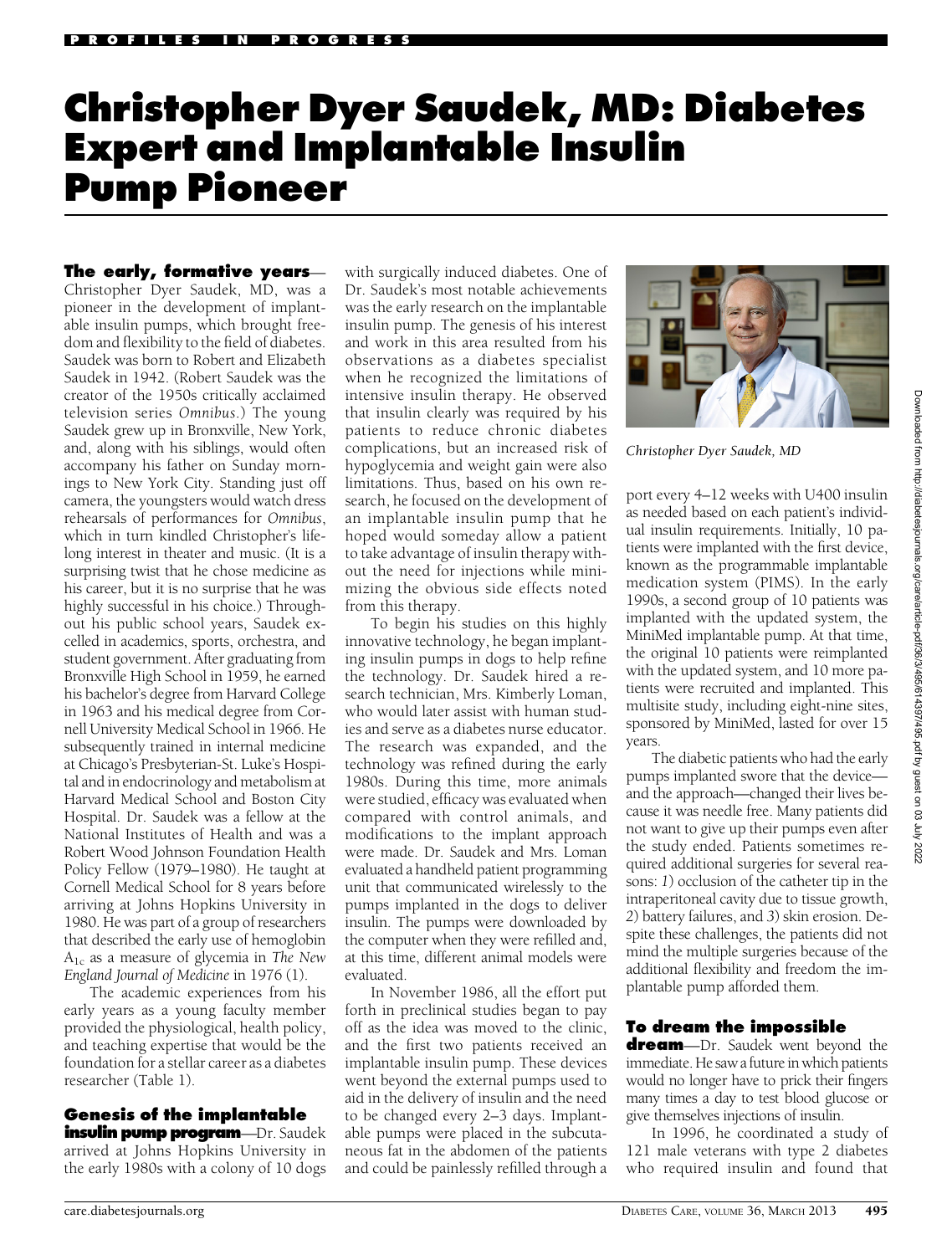### Profiles in Progress

those patients randomly assigned to implantable insulin pump therapy had less blood glucose fluctuations, fewer hypoglycemia reactions, and less weight gain than those who received multiple daily insulin injections (2). He published widely on the topic of implantable insulin pumps and dreamed of creating what would essentially be an artificial pancreas. Although this device was never approved by the U.S. Food and Drug Administration, Dr. Saudek's research laid the groundwork for other exciting advances in the field such as the development of a closed-loop system—research that is still ongoing today.

"His work with the insulin pump brought a great deal of recognition to Hopkins for an inventive and effective approach to a terribly difficult condition," said Dr. Myron Weisfeldt, Chairman of the Department of Medicine at Johns Hopkins University School of Medicine.

# A focus on diabetes prevention and a national platform for diabetes

leadership—Over the course of his career, Dr. Saudek saw type 2 diabetes, once a rare condition, explode into an epidemic with millions of individuals suffering from it and millions more considered prediabetic due to an unhealthy diet and lack of exercise. This led him to apply for and successfully obtain funding for Johns Hopkins University to be a site for the Diabetes Prevention Program (DPP). This landmark study demonstrated that intensive lifestyle intervention and metformin therapy led to a 58% and 38% reduction, respectively, in incident type 2 diabetes among prediabetic individuals compared with placebo (3). He continued

to serve as a principal investigator of the Diabetes Prevention Program Outcomes Study (DPPOS), the follow-up study following the initial intervention, until his death in 2010. The legacy of his work in this study is being carried on by Dr. Sherita Hill Golden.

Our diabetes team at Johns Hopkins recalls being at the American Diabetes Association's Scientific Sessions meeting in Philadelphia in June 2001 when the decision was made to stop the DPP early because of the benefits in the intervention groups. It was an exciting time because that was the same year that Dr. Saudek began his term as President of the American Diabetes Association. A national leader in the field, he served as President of the American Diabetes Association from 2001 to 2002. In that role, he launched a nationwide educational campaign to raise public awareness about the links between diabetes and heart disease and stroke. His efforts garnered cover stories in both TIME and Newsweek magazines, inspired the first-ever issue of The Journal of the American Medical Association devoted entirely to diabetes, and prompted Tommy Thompson, then-U.S. Secretary of Health and Human Services, to make diabetes prevention and management a top national priority.

# Mentoring the next generation of diabetes clinical and population

science researchers - Over the years, Dr. Saudek was instrumental in shaping careers of undergraduate medical students, internal medicine residents, and postdoctoral fellows who now practice medicine in various locations across the world. His mentees described him as immensely kind, generous in his time, influential in his guidance, and an effective and dedicated mentor. His characteristic optimism and sincere concern for others was easily apparent. His clear passion for improving diabetes care and devotion to his patients were a strong motivator to pursue endocrinology for many trainees who worked with him. Dr. Saudek led by example and relished his role as a mentor. He loved hosting high-spirited dinners for his mentees at his Lutherville home, often including them as part of his family. His passion for mentoring led him to establishing a National Institute of Diabetes and Digestive and Kidney Diseases–funded Clinical Research and Epidemiology in Diabetes and Endocrinology Training Grant in 2002—a program that now continues under the leadership of Drs. Sherita Hill Golden and Frederick Brancati. Over the past 10 years, this program has successfully trained 14 young scholars (6 predoctoral students and 8 postdoctoral fellows) who have produced 52 peer-reviewed scientific papers and who hold research positions across the country. In recognition of his skills and dedication as a mentor, a fellowship to fund postdoctoral fellows during their research training has been established in his honor.

## An international focus on the diabetes epidemic—In 2007,

Dr. Saudek's passion for patients took him to the South Caribbean island nation of Trinidad and Tobago, where up to 15– 20% of the population has diabetes. Drs. Saudek and Rita Rastogi Kalyani were the driving forces behind an initiative to collaborate with medical professionals there on improving the standard of care for

|  |  | Table 1-A timeline of achievement |
|--|--|-----------------------------------|
|  |  |                                   |

| 1980s     | Developed implantable insulin pump technology by evaluating pumps initially in dogs and pigs with surgically<br>induced diabetes.                                            |  |  |  |  |
|-----------|------------------------------------------------------------------------------------------------------------------------------------------------------------------------------|--|--|--|--|
|           | Founded the Johns Hopkins Comprehensive Diabetes Center (1984).                                                                                                              |  |  |  |  |
|           | First two patients were implanted with insulin pump (1986).                                                                                                                  |  |  |  |  |
| 1990s     | More pumps were implanted into humans.                                                                                                                                       |  |  |  |  |
|           | Received the American Diabetes Association's Outstanding Physician-Clinician Award (1991).                                                                                   |  |  |  |  |
|           | Results of a randomized trial of implantable insulin pumps were published—Department of Veterans Affairs Implantable<br>Insulin Pump Study (1996).<br>Initiation of the DPP. |  |  |  |  |
| 2000–2010 | Publication of the main DPP results (2002) and initiation of the DPPOS.                                                                                                      |  |  |  |  |
|           | President of the American Diabetes Association (2001–2002).                                                                                                                  |  |  |  |  |
|           | Established Clinical Research and Epidemiology in Diabetes and Endocrinology Training Grant (Johns Hopkins University<br>Schools of Medicine and Public Health) (2002).      |  |  |  |  |
|           | Established International Diabetes Program in Trinidad and Tobago (2007).                                                                                                    |  |  |  |  |